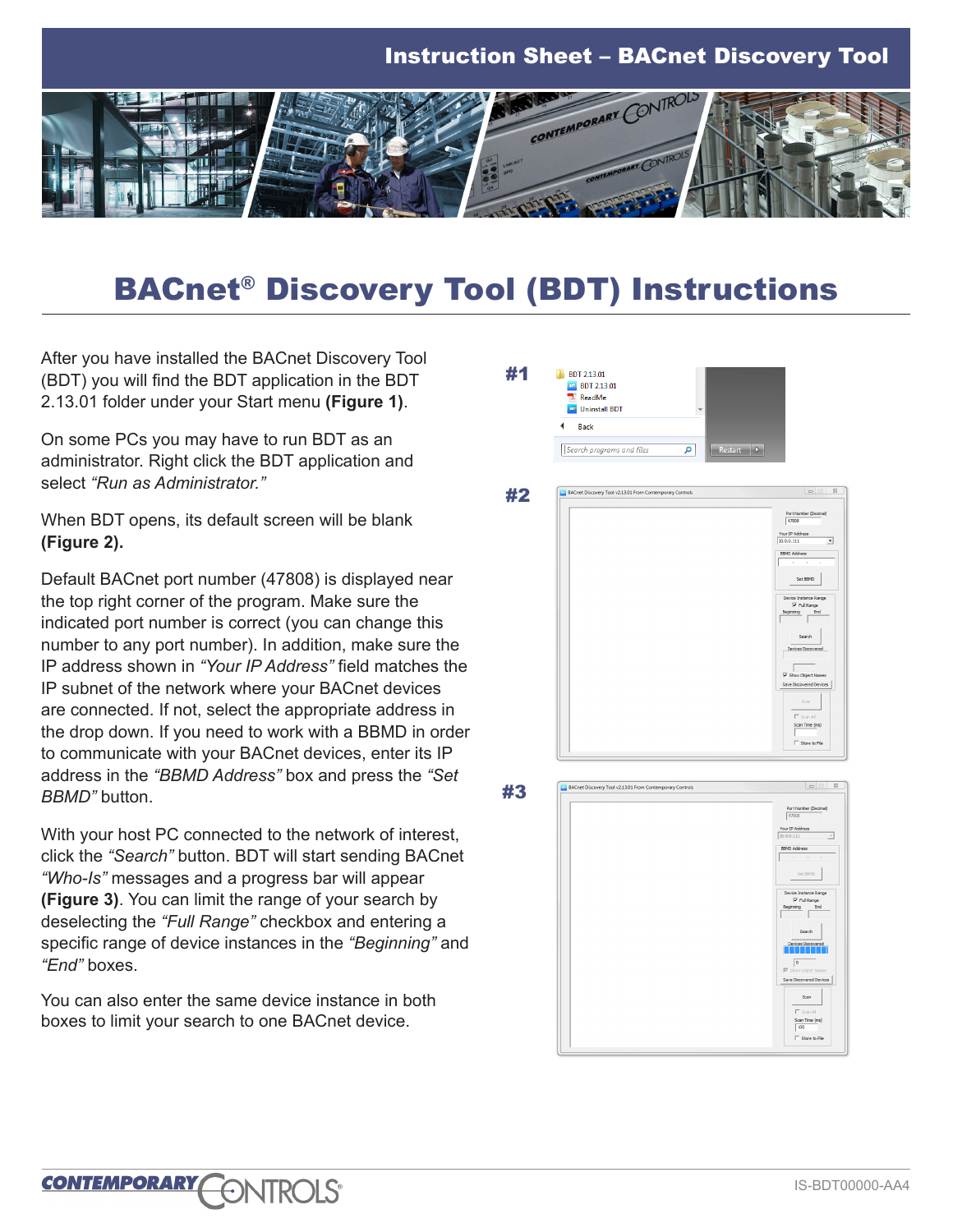# Instruction Sheet – BACnet Discovery Tool

When BDT has completed its search, the progress bar will disappear and the discovered BACnet devices will be listed in the main window. Also, the number of discovered devices will be reported in the *"Devices Discovered"* field **(Figure 4.)** In addition, you can Ctrl-double-click and open the webpage of the device.

To investigate the objects contained by any discovered device, double-click the device line in the list. A new window will appear and display a list of the discovered objects within the targeted device. Also, the number of discovered objects will be reported in the *"Objects"* field **(Figure 5.)**

You can examine the properties of any common object by double-clicking its object line which brings up an *"Object Properties"* window **(Figure 6a.)** 

*"Object Properties"* window displays the values of an object — Object Name, its Present Value, and four on/ off status reports (checked means on).There are three writeable elements - *"Object Name"*, *"Write Value"* and *"Priority"*. Although *"Write Value"* and *"Priority"* are always visible, they only yield write results for **OUTPUT** objects. If the *"Write"* button is available (not grayed out), the examined object is writeable — in which case, you can enter a number in the *"Write Value"* box, set a priority level by selecting from the *"Priority"* drop-down list and click the *"Write"* button to apply the write. Priorities 1 through 16 including *"Relinquish Default"* are supported. If your device has a writable object which does not support priority array, then you can choose *"None"* in the *"Priority"* drop down. To change *"Object Name"* write the desired name in the text field and click the *"Write"* button next to the *"Object Name"* text field **(Figure 6b)**. The object name write will take effect immediately but to see the change, you will have to run a discovery again by clicking the *"Search"* button on the main BDT page. Not all devices allow the Object Name to be written to in this manner. To view the object's priority array, click on *"Show Priorities"* button and the *"Priority Array"* window will be displayed **(Figure 6c)**.

Using a value *"null"* for the write value will remove a write at the selected priority and allow lower priority writes to take effect. **(Figure 6b.)**

CONTEMPORARY CONTROLS

#4 BACnet Discovery Tool v2.13.01 From Contemporary C NE Unit Heater at 10.0.0.72 Port Number (De 021303: BASORIFORZA\_323 et 10.0<br>749063: RTU\_3a at 10.0.0.63:bac0<br>012323: Bc22\_FCUv3 at 10.0.3.205<br>021306: BASC\_22\_312 at 10.0.13.6 Your IP Address 021306: BASC\_22\_312.8t<br>001313: CCSI\_1313.at 10.<br>021304: BASc20test at 10 BASc20test at 1<br>Bc22\_RTU6 at 1<br>SFLivit Heater a Scan  $\Gamma$  so Scan Time (ms)<br>| 100 .<br>□ Store to Fil #5 Device 0021305: BAScontrol22C\_323 at 10.0.13.5:bac0  $OK$ Device-21305 BAScontrol22C\_32:<br>Analog Input-1 Thermistor<br>Analog Input-2 Universal Input 2<br>Analog Input-3 Universal Input 3<br>Analog Input-4 Universal Input 4<br>Analog Input-4 Universal Input 4 Cancel Objects  $\sqrt{47}$  $\frac{of}{47}$ .<br>Object Properties  $\overline{\mathbb{Z}}$ #6a  $OK$ Object Nat Cancel Present Val Overridden Out\_of\_Service Refresh Write Value Write |  $\overline{\mathbb{Z}}$ **Object Properties** #6b $OK$ Object Name<br>FAN-1\_ON/OFF Control Cancel Fault Overridden Out\_of\_Service Refresh

 $\sim$  Write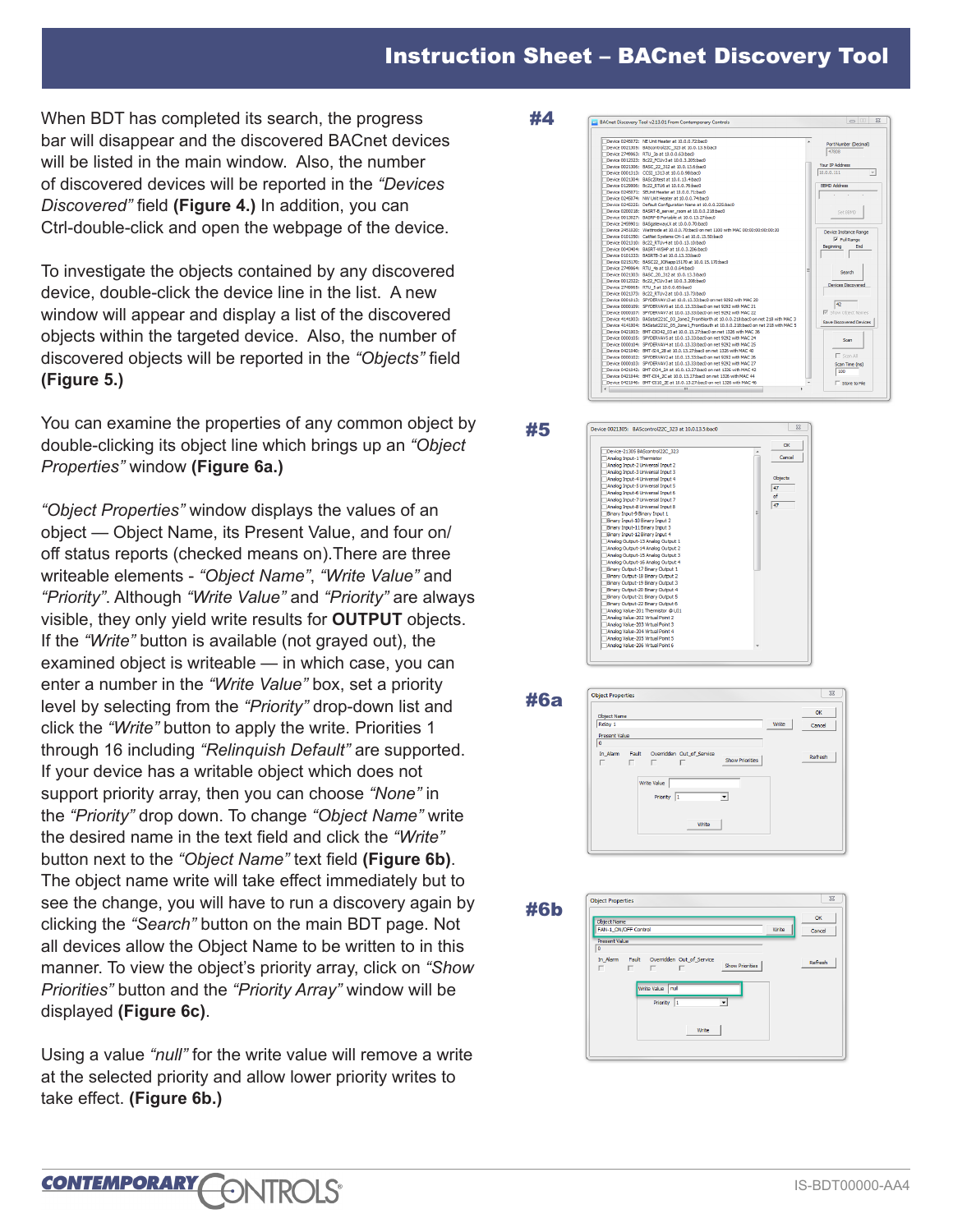# Instruction Sheet – BACnet Discovery Tool

To read a *"Trend Log"* object, simply double click it like you would any other object and a *"Trends"* window will open and begin reading the log entries. A progress bar at the bottom of the window is displayed. The total number of trend log entries is displayed in the *"Log Buffers"* field at the top left corner **(Figure 6d)**.

When you are done with the *"Object Properties"* window, you can close it with either the *"OK"* or *"Cancel"* button. Then you can double-click another object to view and/or adjust its properties.

The *"Device Object Properties"* screen is displayed when the *"Device"* object is double-clicked from the discovered objects list. The device *"Object ID"* and *"Object Name"* could be written to by entering the new value in the box and pressing the *"Write"* button adjacent to the field **(Figure 7.)**. Not all BACnet devices support this property. If your device does not, you will not be able to write to *"Object ID"* and/or *"Object Name"*. Use caution when writing to the device's *"Object ID"* because that is it's BACnet Device Instance Number and it may already be in use by BACnet client devices polling its data. The *"Device Object Properties"*  window also displays the *"Max Master"* value for BACnet MS/TP devices. This is the Max Master value set in the MS/TP device.





#7

| Object ID                                   |   |       | $\alpha$ |
|---------------------------------------------|---|-------|----------|
| 421003                                      |   | Write |          |
| <b>Object Name</b>                          |   |       | Cancel   |
| <b>BMT-DIO42 03</b>                         |   | Write |          |
| <b>Status</b>                               |   |       |          |
| Operational                                 |   |       |          |
| Vendor Name                                 |   |       |          |
| <b>BTR Netcom GmbH</b>                      |   |       |          |
| Model Name                                  |   |       |          |
| BMT-DIO4/2                                  |   |       |          |
| <b>Firmware Revision</b>                    |   |       |          |
| 1.2                                         |   |       |          |
| Application Software Version                |   |       |          |
| 1.0                                         |   |       |          |
| <b>Protocol Services Supported</b>          |   |       |          |
| DEVICE COMMUNICATION CONTROL                |   |       |          |
| <b>READ PROPERTY</b><br>REINITIALIZE DEVICE |   |       |          |
| <b>SUBSCRIBE COV</b>                        |   |       |          |
| <b>MHO HAS</b>                              |   |       |          |
| Protocol Object Types Supported             |   |       |          |
| ANALOG VALUE                                | ٠ |       |          |
| <b>RINARY INPLIT</b>                        |   |       |          |
| <b>BINARY OUTPUT</b>                        | E |       |          |
| <b>DEVICE</b>                               | ٠ |       |          |
| <b>GROUP</b>                                |   |       |          |
| <b>Local Time</b>                           |   |       |          |
| Not Supported                               |   |       |          |
| Local Date                                  |   |       |          |
| Not Supported                               |   |       |          |
| <b>Max Master</b>                           |   |       |          |